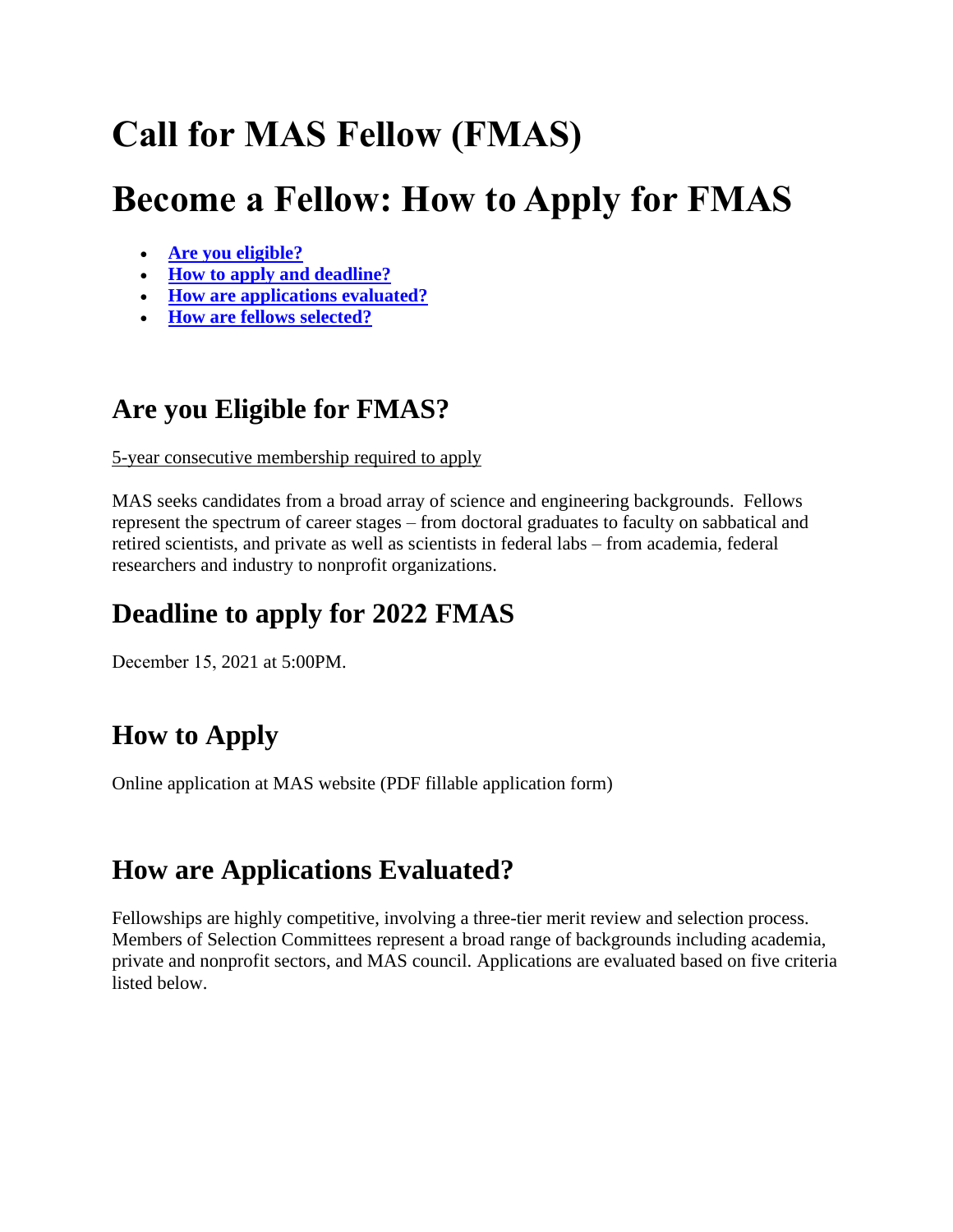## **How are MAS Fellows Selected?**

MAS Fellowships are highly competitive, involving a three-tier merit review and selection process. Review, evaluation, and selection take place from November through early February of each year.

Each application is read and scored by committee members. Top candidates in fellowship are evaluated and ranked to determine semi-finalists. After semi-finalist reviews, finalists are designated. Recommendation will be sent to council.

Finalists determined are voted on by the MAS council members in early February

Last, individuals who accept an award offer become MAS Science & Engineering Fellows with effective date: Induction Ceremony is held on February at the annual meeting.

### **Scientific/Technical Background & Professional Accomplishment**

- Solid scientific/technical education and experience in area of expertise, appropriate to career stage.
- Employment in relevant academic, applied scientific/technical, research, administration, appropriate to scientific field.
- Record of publications and/presentations appropriate to science and engineering setting.
- Record of grants and/or participation in research projects or other scientific/technical initiatives appropriate to science and engineering setting.
- •

### **Leadership & Potential in General Scientific Field**

- Prior leadership roles relevant to area of expertise (e.g., faculty committees; advisory or editorial committees; active in professional societies, nonprofit or community initiatives).
- Skill/potential to organize, build consensus, lead projects and people toward positive outcomes.
- Confidence, maturity, and self-direction with the capacity, initiative and flexibility to work well independently as well as in groups.
- Ability to identify personal strengths and areas for growth and development.
- Potential to take initiative to make the fellowship a rich and positive experience, to disseminate the skills learned through the fellowship, and to take advantage of networks developed.